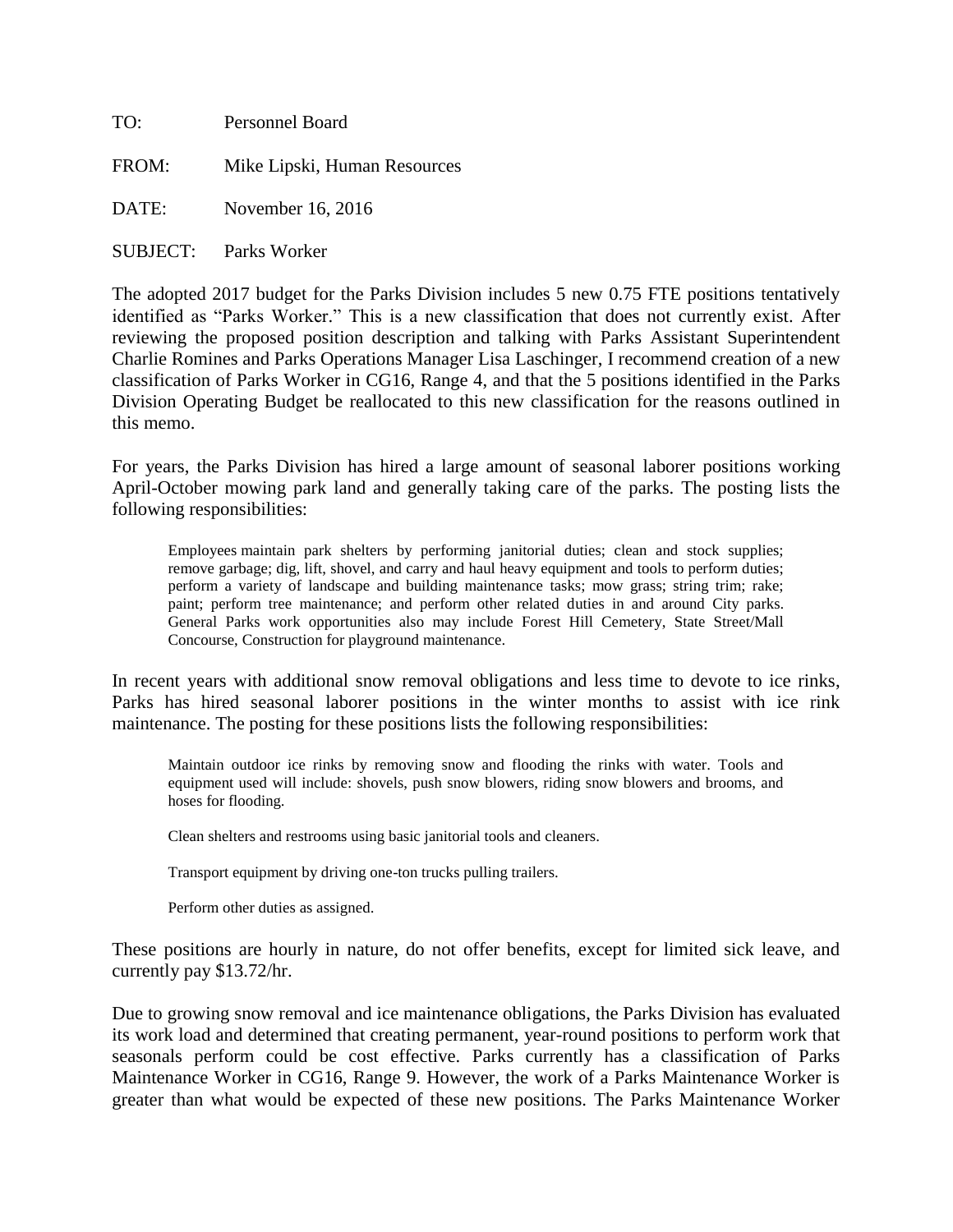performs maintenance activities on parks facilities and equipment. While the new position will be expected to perform basic maintenance on tools and equipment, and perform some sanding and painting of signs and picnic tables/benches, the higher level tasks of painting walls and playground equipment and more significant repair work would be reserved to the Parks Maintenance Worker. In addition, the Parks Maintenance Worker position is required to possess a Commercial Driver's License (CDL), something this new position would not be required to possess. Finally, while both the Parks Maintenance Worker and the new position will be mowing and maintaining parks, the equipment that each position will be expected to use is different. The Parks Maintenance Worker will be expected to operate all types of mowers, including tractormounted mowers, whereas the new position will not be expected to operate tractor-mounted mowers.

Because higher-level maintenance activities is less of an emphasis with the new position, I recommend creating the classification of Parks Worker to describe the work. In determining where this position should be placed within CG16, I recommend placement in Range 4. Currently in CG16, the classification of Custodial Worker 1 (and Parking Cashier) is in Range 2, and the Custodial Worker 2 is in Range 7. Between Range 2 and 7, there are currently no classifications, which makes comparison difficult. However, the differences between a Custodial Worker 1 and 2 are instructive. As noted in 2010, when the Custodial Worker 1 was recreated (legislative files #17546 and #17547), "The new classification of Custodial Worker 1 will perform routine cleaning tasks, such as sweeping, mopping, emptying trash, and changing light bulbs." The work is described as routine and unskilled. The Custodial Worker 2, on the other hand, is considered routine manual unskilled and semi-skilled work. The Custodial Worker 2 is using specialized cleaning equipment to shampoo carpets, buff, wax, and refinish floors, and also is expected to "Perform routine assignments in connection with the operation of a low-pressure boiler, other heating systems, air conditioning and water systems, fire alarms, security, and other building equipment." The Custodial Worker 2 is also expected to mow lawns, shovel snow, trim and plant shrubs and bushes, and other manual tasks.

Range 7 also contains 2 other classifications, the Police Property Clerk 1 and the Monona Terrace Command Center Operator. The Police Property Clerk 1 has responsibility for tracking, inventorying, and maintaining all property collected by police in the course of an investigation. It is responsible for maintaining an appropriate chain of custody regarding the property, and includes dealing with sensitive property such as drugs and even body parts. The Monona Terrace Command Center Operator is described as follows:

The work includes monitoring and operating computerized building safety and security systems, executing the Monona Terrace emergency response plan procedures, oversight of the building's shipping and receiving areas, and performing customer service and computer operation functions. Employees in this class are required to work with limited supervision on various shifts, follow established procedures, act calmly and appropriately in emergencies, pay close attention to detail, and provide direction to contracted security staff.

Both of these positions have a high level of decisional impact in that if the wrong decision is made, a police investigation may be compromised or security at the Monona Terrace Community Convention Center may be impacted.